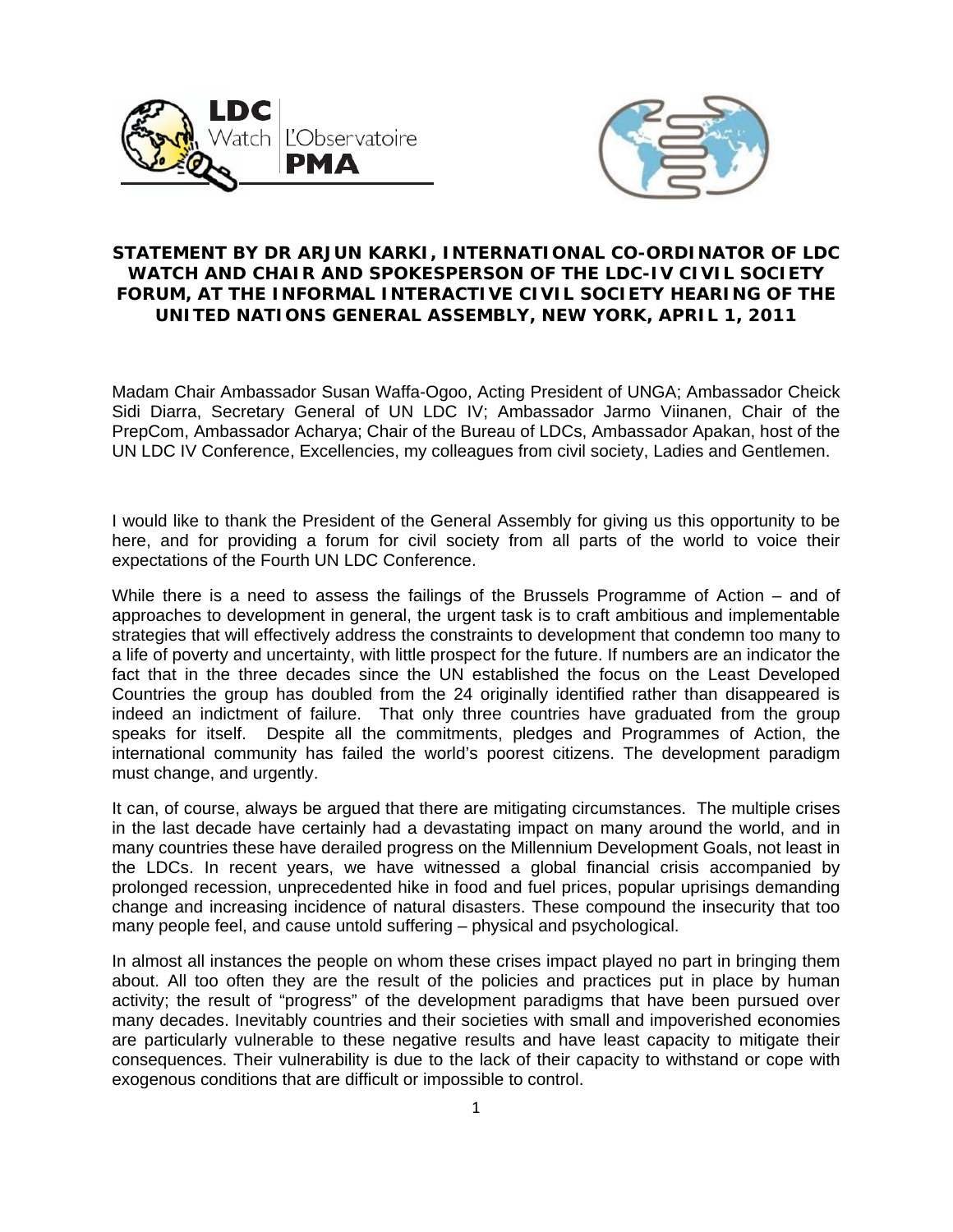One can also point to the numerous instances within the LDCs where conflict, war, and political instability compound the impact of these crises. But this is hardly surprising. Vulnerability itself feeds instability and conflict. It is difficult to see this changing without tackling the underlying causes of vulnerability. This is not something that the LDC governments and their societies can do on their own. It requires support from the international community as a whole. More importantly it requires a policy framework at the global level that enables societies within these countries to define their own paths to development that enhances and supports local solutions to problems faced by them.

Lets us not forget that each and every country has an enormous asset in the form of its own people. It is from a nation's people that any development strategy must draw and depend if it is to succeed and sustain. In too many LDCs this asset has yet to be mobilized effectively, which in itself contributes to their vulnerability.

So, what do we expect from this conference? Certainly not an outcome that merely rolls over the programmes of action of past decades, re-iterates commitments already made, and yet again urges renewed efforts for their implementation. We have heard all this before, and seen the results that are dismal.

Today's interactive civil society hearing brings together number of representatives those who will be present in Istanbul. They will set out their expectations for the outcome of the LDC IV conference. They come from all parts of the world – Africa, Asia, the Pacific, the Americas and Europe. They are drawn from LDCs, other developing countries and from development partner countries. They represent a diverse group: women's organizations, farmers groups, human rights defenders and regional and global civil society networks. Nevertheless their concern is same.

We need a commitment from the international community to enable the development process within LDCs to work. This means ensuring there is an effective transfer of technology, debt cancellation, climate justice and real market access that is not constrained by non- tariff barriers that prevent LDC products from entering developed country markets and circumvent the DFQFA agreement. Likewise, use of subsidies is to be stopped as is the use of aid as a lever to open poor country markets to the rich country products. And of course, the delivery of aid commitments that remain an important source of revenue.

We call on member states to contribute substantially to the Global Climate Fund for LDCs. As we are also nearing the Rio+20 Summit, we ask member states to address the special mechanisms that should be promoted to help LDCs enact more efficient adaptation measures and be more resilient to increasing threats of Climate Change. With very little funds for adaptation, sophisticated infrastructure or disaster preparedness, LDCs are at the most vulnerable position in this global defense against Climate Change.

The outcome of the conference in Istanbul must not once more echo the commitments that have been made in the past. We don't need a conference to do this. More importantly, it must recognize that the responsibilities for failures in development within LDCs not only falls on the LDCs alone but also on the richer nations of the world which dominate global decision making that defines the global policy framework.

We do not want a world with permanent branding as 'developed', 'developing' and the 'least developed countries'; of 'lenders' and 'borrowers'; of the 'rich' and the 'poor'. The people in the LDCs want to march forward to the center stage of shared prosperity and live with dignity. We are calling for a world without LDCs. There is no point holding all these events and conferences